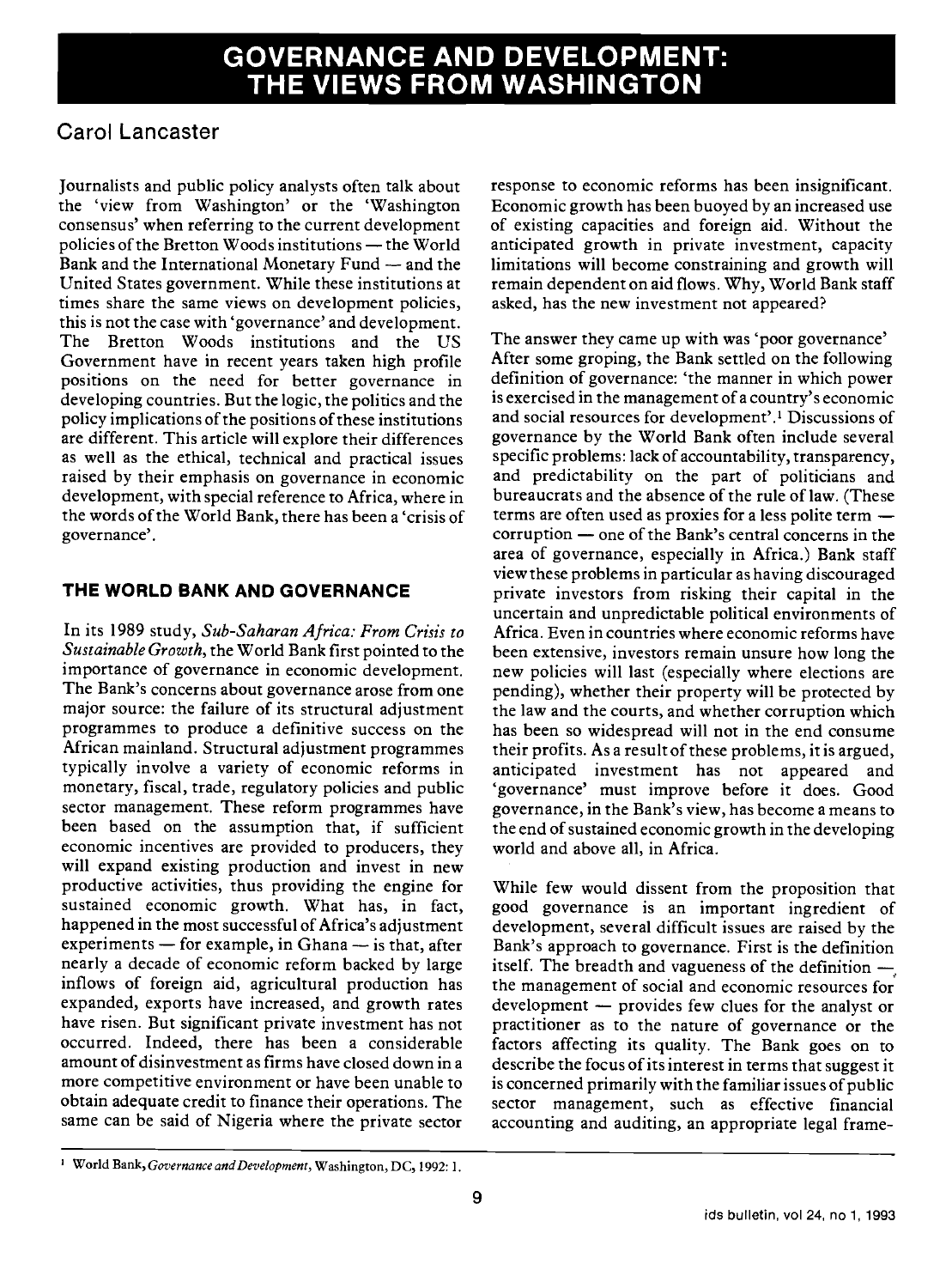work and open competition for public contracts.2 But judging from the thinking of senior Bank officers and from the Bank's activities in Africa at least, this focus underestimates the real scope of the Bank's interest in governance, a scope that extends by implication to political participation, to open political debate, and to establishment of political legitimacy.

One indication of the thinking of Bank staff regarding governance is reflected in a recent paper by Pierre Landell-Mills and Ismail Serageldin, in which they suggest that good governance should include a 'minimal core of characteristics which, if not universally accepted, are nonetheless widely agreed upon.'3 That core included accountability, transparency, establishment of the legitimacy of the government through a 'well defined open process of public choice such as elections, referendum, etc.', assurance of the safety and security of citizens, the rule of law, freedom of association and expression of opinions.4 Another Bank official in the Africa Region has predicted that research 'would underline the need to incorporate the political dimension in current structural reform programmes. There can be no sustainable long-term development without social justice and political stability.'5 Finally, the former President of the World Bank, Barber Conable, warned the African Governors of the World Bank at their meeting with him in 1990:

Allow me to be blunt: the political uncertainty and arbitrariness evident in so many parts of sub-Saharan Africa are major constraints on the region's development . . . I am not taking a political stance here, but I am advocating increased transparency and accountability in government, respect for human rights and adherence to the rule of law . . . Governance is linked to economic development, and donors are showing signs that they will no longer support systems that are inefficient and unresponsive to the people's basic needs.'6

The implications of these statements are, of course, highly political. To establish transparency, governments must provide the public with information on their activities and the public must be able to evaluate that information. It is hard to see how this can occur without freedom of the media. And it is normally a very short step from freedom of the media to freedom of association, where citizens can meet and discuss their views and organize to promote them. Accountability implies that politicians can be penalized for foolish policies or corrupt behaviour. It is hard to see how politicians can be penalized short of losing their jobs in some form of election. It is difficult to see how the rule of law can be preserved without an independent judiciary. While Bank staff are careful not to identify specific political reforms they think Africans should adopt, and abjure simplistic solutions like 'multiparty democracy', the policy implications of their emphasis on transparency, accountability, the rule of law, political participation and legitimacy are not difficult to see.

The Bank's emphasis on governance has not only involved general statements. The need for political reforms has been a key element in Bank discussions with a number of African governments. For example, beginning in 1990, Bank officials began to press the governments of Kenya and Malawi to adopt political reforms aimed at seeking a 'broader political consensus' and improving public accountability and transparency within these countries.7 A year earlier, the Bank had suspended disbursements of its structural adjustment loan to strike-torn Benin, informing the government that it could not continue its disbursements until it had 'the consent of its people' to continue its reform programmes. (The Beninese government was broke and faced widespread strikes and demonstrations. The cutoff of Bank financing forced President Kerekou to take action to reduce the political turmoil in his country. He sought a national consensus on economic reforms through making concessions to demands for political liberalization. But he lost control of the process of political change. A 'national conference' of nearly 500 prominent Beninese met, declared itself 'sovereign', rewrote the country's constitution, elected an interim government and set dates for national elections. Kerekou reluctantly accepted these changes, contested the elections and lost. The 'national conference' was subsequently imitated in other Francophone African countries and contributed to the wave of political liberalization in the region which is still underway.)

Bank staff are careful in their formal exchanges with officials from borrowing governments not to put the Bank out front on these essentially political issues. It is usually possible to urge a borrowing government to adopt political reforms by referring to the discontent of bilateral aid donors with poor governance and warning that, without reforms, the Bank will be unable to encourage other aid donors to continue providing aid.

<sup>&</sup>lt;sup>2</sup> The emphasis on public sector management was even more pronounced in the Bank's internal discussion paper on governance -Managing Development: The Governance Dimension - written for the Bank's Board of Directors.

<sup>&</sup>lt;sup>3</sup> Pierre Landell-Mills and Ismael Serageldin, Governance and the External Factor, World Bank Annual Conference on Development Economics, Washington, DC, 1991: 6.

Ibid.: 6, 7.

Dunstan, M. Wai, 'Governance, Economic Development and the role of External Actors', paper delivered at the Conference on 'Governance and Economic Development in sub-Saharan Africa', Queen Elizabeth House, Oxford University, May 1991: 15.

Cited in ibid.: 13.

<sup>7</sup> The information in these paragraphs is based on extensive interviews with Bank staff and Africans.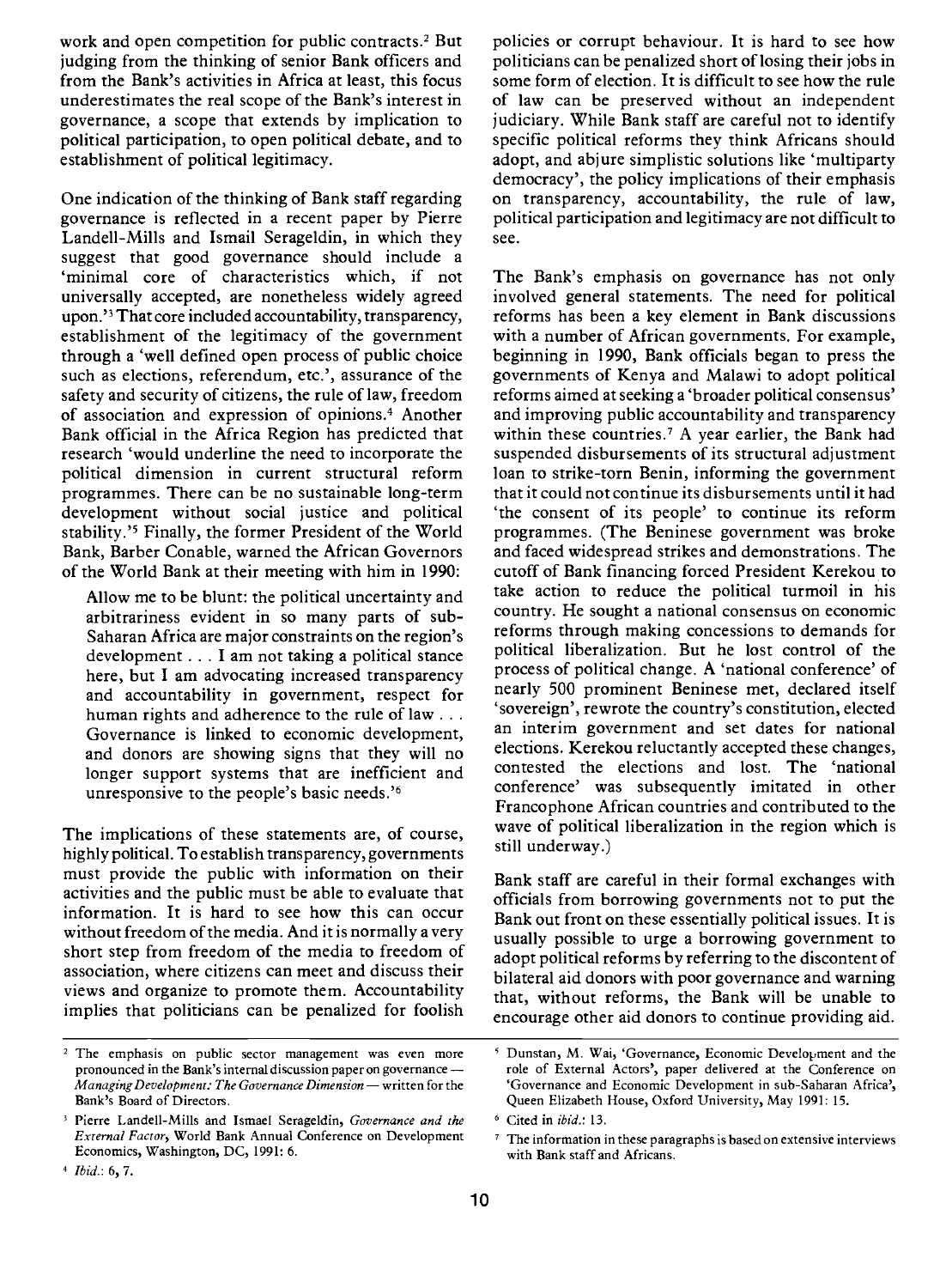Then, in the event that other donors decided to terminate their aid, the Bank would find it difficult to continue its own lending operations.

In the past two years the Bank has extended the scope of its development concerns to include the political environment in borrowing countries. Its focus on the political environment has not been uniform everywhere. Bank staff need two conditions to address primarily political issues effectively: (a) the backing of major bilateral donors, whose discontent they can cite in raising political issues; and (b) a measure of desperation on the part of borrowing governments for Bank credits and Bank approbation. The latter is important if they are to obtain aid from other sources, or debt relief. While dissatisfaction on the part of bilateral aid donors with poor governance in a borrowing country is certainly important for the Bank in raising the need for political change with the borrower, what is not known is the extent to which the Bank, through its informal contacts with officials from bilateral donors, has actually raised their awareness of the problems of poor governance in a borrowing country, as opposed to simply acting as a messenger for those governments. Individuals or institutions acting as brokers can often have a major influence on the messages they transmit and the deals they facilitate.

However, there are limits on the Bank's ability to raise the governance issue directly with officials from borrowing governments. Where a poorly governed borrower has powerful foreign government patrons unconcerned with governance or where aid represents a small proportion of GNP and external debts are serviceable, the Bank may have considerable difficulties including issues of governance in its discussions. For example, there is little evidence that the issue of governance played a role in discussions between the Bank and the Cote d'Ivoire over the past year, even though the government jailed several prominent leaders of the political opposition, and corruption, by many accounts, remains a serious problem.

There are several problems with the extension of the Bank's scope of interest to include governance. Some commentators have raised the issue of 'sovereignty' that the Bank and other aid donors are intruding ever more deeply into questions which have traditionally remained the sole responsibility of individual governments. One may argue the philosophical and legal points raised by the impact on a country's sovereignty of international concerns about governance. But what seems increasingly clear in the 'new world order' is that the nature of a country's political regime will influence its relations with foreign governments. This is not a new development; but, with the end of the Cold War, it has become a far more prominent and explicit element in international relations. The Bank's focus on governance is thus part of a much broader trend in which the concept of sovereignty appears rapidly to be changing.

The issue of sovereignty may be a red herring. But there are a number of other issues raised by the Bank's focus on governance that pose difficult practical problems. The first one stems from the difficult dilemma facing the Bank as it takes on the issue of governance. It is clear that the political environment in a borrowing country can play a major role in shaping the country's development and the economic effectiveness of Bank credits. Even prominent economists have recognized this fact<sup>8</sup> and it is only sensible that the institution takes it into account in its lending decisions. If it had been able and willing to do so in the past, it could have saved itself a great deal of wasted credits in Africa and elsewhere. However, what is not known and is far from clear in Bank discussions and documents is precisely what sorts of political problems are critical to the success of Bank lending and which ones are not. For example, experience in Africa and elsewhere demonstrates that absence of accountability and transparency do not automatically lead to corruption and the absence of the rule of law. They may raise the probability of corrupt practices but they do not make them inevitable or preclude effective government policies for economic development. South Korean development in the past has been led by authoritarian regimes, lacking both in transparency and accountability to their people and not without a measure of corruption. However, these problems of 'governance' did not impede rapid economic growth. On the other hand, democratic government does not ensure good governance, particularly in the economic sphere. The government of Gambia has long been democratic, with a free press, the right of assembly, the right to create political parties and periodic elections. It has also suffered from many of the same economic problems existing in the rest of sub-Saharan Africa, including poor economic management and extensive corruption. We know that good governance, especially in the economic sphere, is important to development. We cannot be so certain of the relationship betweeen political systems and governance or political systems and development. Other factors, involving the quality of political leadership, external security threats, widely shared cultural norms, social structure, ideology, even the size and characteristics of foreign aid, can affect the quality of governance regardless of the nature of the

Lloyd Reynolds, 'The Spread of Economic Growth to the Third World: 1850-1980', Journal of Economic Literature, September, 1983, vol XXI: 976. The author ends his long essay with the following statement: 'My hypothesis is that the single most important

explanatory variable is political organization and the administrative competence of government. At this point, as a properly modest economist, I disclaim further responsibility and pass the problem to my political science colleagues.'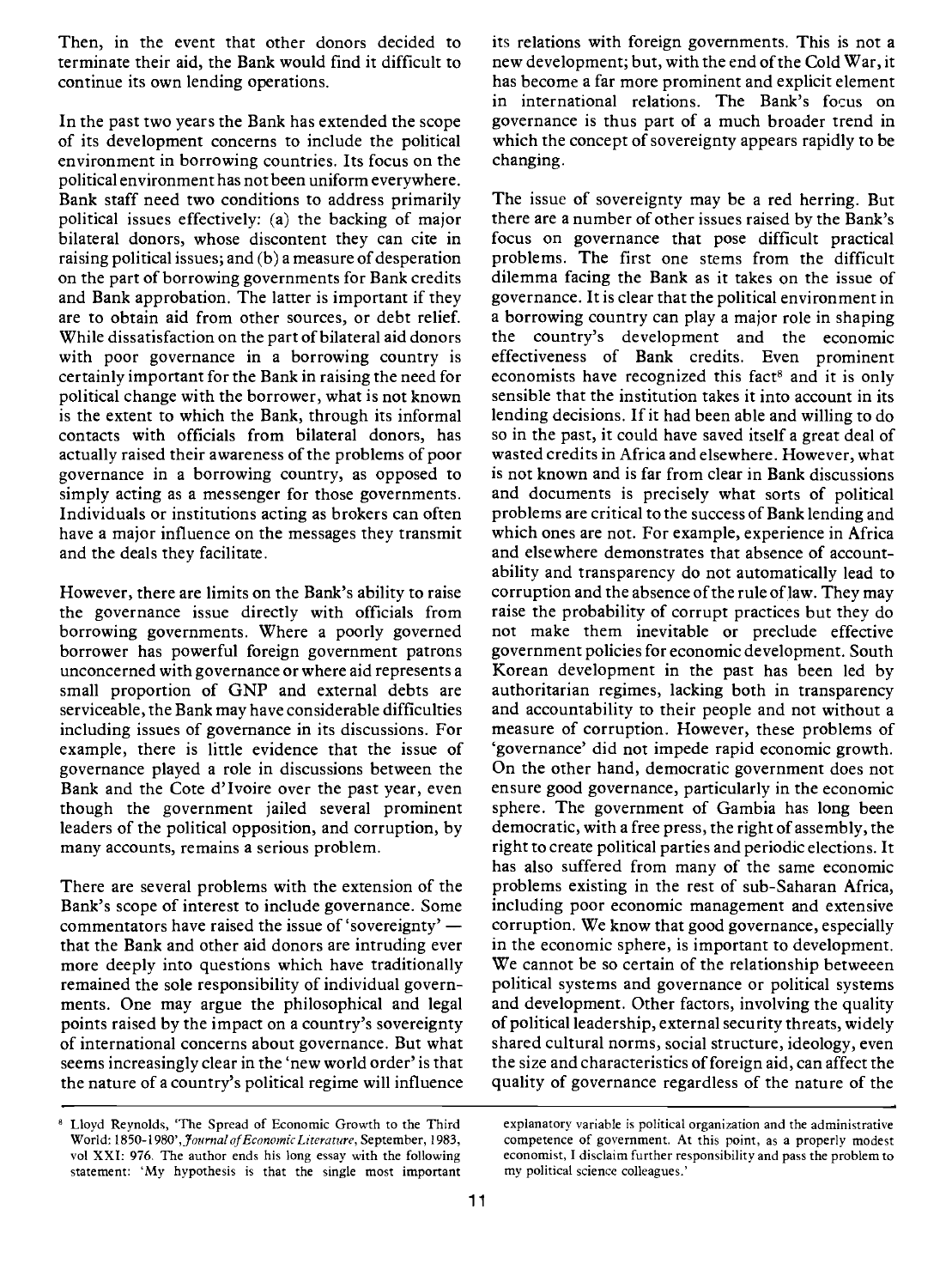regime. Reality is considerably more complex than the Bank's approach to governance suggests and neither Bank staff nor development specialists yet have a firm understanding of these interrelationships.

But the other half of the Bank's dilemma prevents the institution from being honest with itself and others about the implications of 'governance' for its involvement in political issues in borrowing countries and from gaining the expertise to address those issues effectively: the Bank cannot openly admit the degree of its involvement in political issues without appearing to contravene the word and spirit of its articles of agreement which state thät 'the Bank and its officers shall not interfere in the political affairs of any member; nor shall they be influenced in their decisions by the political character of the member or members concerned.'9 On the issue of governance, the Bank is in danger of acting without transparency or accountability.

The further potential problem relates to the nature of the Bank as a multilateral development institution. It does not have the ability to intervene in borrowing countries to ensure that the political reforms it urges governments to adopt do not lead to political instability or violence. The ways to avoid such problems might include identification of an alternative political leadership (where the existing one is incapable of governing well and where no organized opposition has been permitted), resolving conflicts among groups<br>competing for power, strengthening political competing for power, strengthening political institutions and so on. Urging governments to liberalize politically is laudable from a human rights point of view and may make sense from an economic perspective. But what will be the consequences of pressures for political liberalization on societies? What isto stop an autocrat from provoking ethnic animosities to prove to the Bank and others that democracy will not work in his country? To urge political changes in complex societies, however morally justified those changes may be, on the basis of limited knowledge and without the ability to ensure that the changes are smooth and effective is a policy of power without responsibility.

## THE IMF AND GOVERNANCE

While the World Bank has focused on governance, the International Monetary Fund's 'governance' issue has been excessive military spending in developing countries. As far as is known, the Fund has raised this problem only in the public statements of its Managing Director and other officials and in private discussions with borrowing governments; it has not yet included reducing military expenditures or downsizing the military as a condition of its lending. (World Bank staff have also begun raising this issue with their borrowers

and have requested data on such expenditures as part of their public sector expenditure reviews.) It certainly appears to be the case that many developing country governments spend more on their military establishments than would seem justified by the security threats facing them, either internally or externally. Political leaders, in response to pressure from their own armed forces for salaries, prerequisites and expensive equipment or from foreign governments attempting to increase their exports through arms sales, often expand military budgets regardless of their security needs. And expenditures on military equipment and salaries absorb scarce monies that could be used to maintain social services or finance investment in times of fiscal austerity. The IMF's calling attention to this problem is useful. But should fire eventually break out where there is now smoke, with the Fund or Bank pressing borrowers hard or even tying lending to a reduction in military expenditures, there could be serious problems for borrowing governments. Reducing military expenditures, especially where those reductions involved sacking military officers or reducing their salaries, has in the past provoked coups. If reduced military expenditure is to become a criterion for lending in the future, either on the part of the Bank or the Fund, it is time now to begin exploring ways of avoiding a backlash on the part of the military when their budgets and employment are reduced.

#### THE UNITED STATES GOVERNMENT ANO **GOVERNANCE**

For the Bretton Woods institutions, good governance is a means to the end of promoting economic growth. The United States Government equates good governance with democracy and sees it as end in itself. The US Government has promised to link its foreign aid to the existence of democratic regimes abroad; it is required in law to cut off aid to regimes coming to power by overthrowing a democratically elected government; and it has begun to programme some of its aid to promote democracy abroad  $-$  for example, political party training and the financing of election observers.

Promoting democracy abroad is not a new policy for the United States. In a number of cases in the past, the US military imposed a democratic regime on occupied countries, not just the Philippines, Japan and Germany but also in a variety of countries in Central America. Supporting democracy abroad has been a recurrent theme in US policies since the Second World War, though more compelling security concerns, particularly resisting the expansion of Communist influence, frequently overrode those policies.

The end of the Cold War has eliminated the principal constraint on Washington's support for democracy

<sup>&</sup>lt;sup>9</sup> International Bank for Reconstruction and Development, Articles of Agreement, Article IV, Section 10.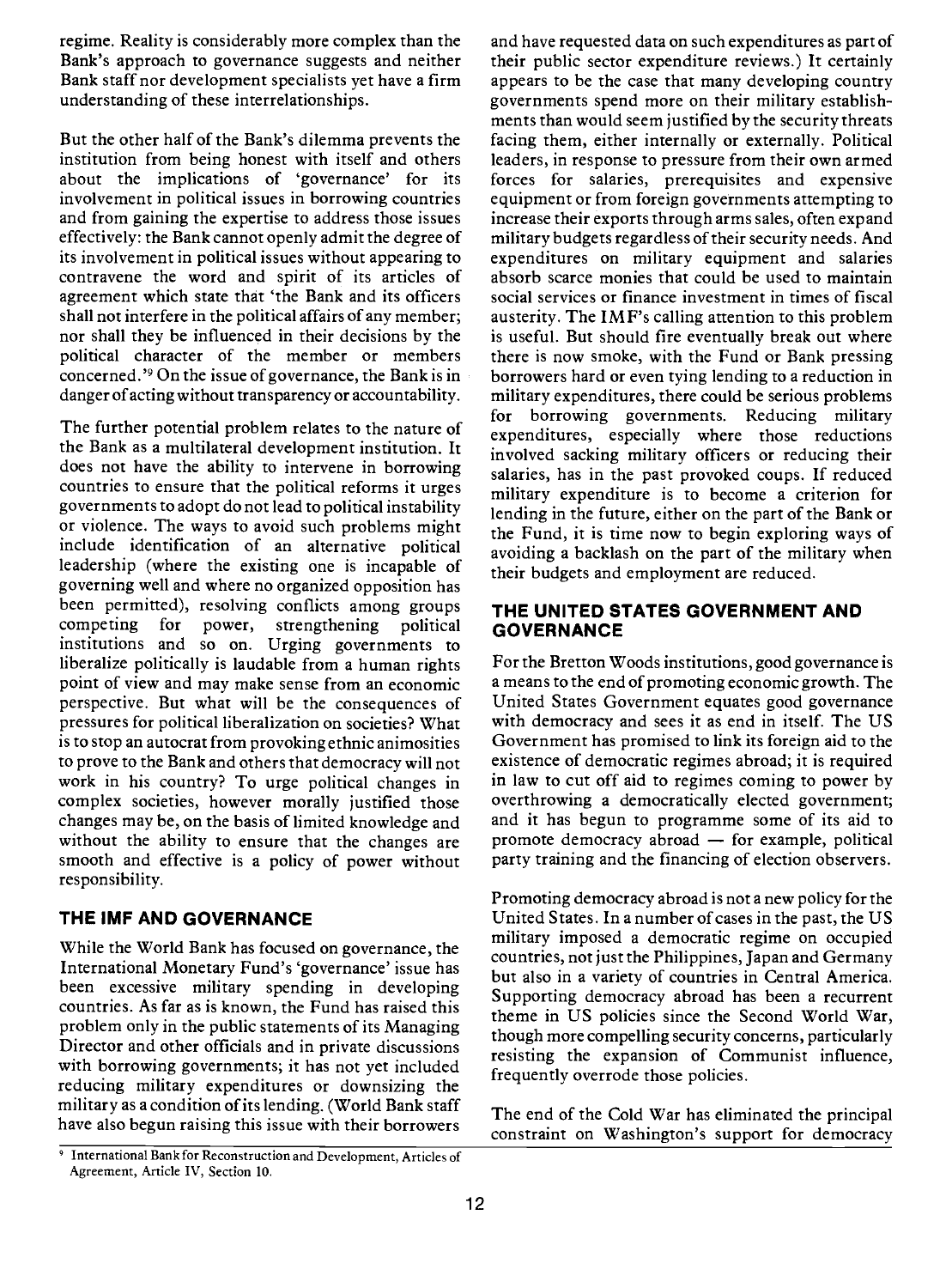beyond US borders. It is no longer necessary to provide foreign aid to corrupt but diplomatically helpful autocrats. The US is free to extend its human rights policies, long popular with the American public, to political rights, linking the closeness of its relations to foreign governments to their performance in both areas. And this has now begun to happen, in words and actions. US aid has been cut to Mobutu Sese Seko of Zaire, one of the world's most corrupt leaders but one who has long been supportive of US interests in Africa. It has cut aid to Kenya pending political liberalization there. Four years ago, the US would not have taken such action, valuing access for its Air Force and Navy to air and port facilities in Mombasa should an emergency arise in the Indian Ocean or Persian Gulf.

But it is not just the end of the Cold War and the re-emergence of values as an influence in US aid policies that has given rise to the current emphasis in Washington on promoting democracy abroad. It is also a practical response to a variety of domestic political imperatives. The most urgent imperative is finding a rationale for a \$15 billion a year foreign aid programme.

The United States began to transfer concessional resources abroad in the late 1940s as an effort to bolster the governments and economies of Greece and Turkey in the face of a communist-led insurgency in the former country and Soviet pressures for territorial concessions from the latter country. The Marshall Plan soon followed aid to Greece and Turkey and was also motivated by a concern that lagging economic recovery in Western Europe would lead to an expansion of communist influence there. From the very beginning, US foreign aid has rested heavily on the need to respond to external threats to US and world security emanating from the Soviet Union. Indeed, it seems likely that without such threats, an insular American public and a sceptical Congress would have never acquiesced to a sizeable foreign aid programme in the years following the Second World War. Security concerns were the first and remained the principal pillar on which the US aid programme has rested over the past 45 years.

The second pillar is promoting development abroad. This goal gained prominence during the l960s and, though the definition of 'development' and understandings of how aid can best promote it have shifted almost on a decade by decade basis, the goal has remained important to the maintenance of the core constituency of political liberals in Congress who would support the annual passage of legislation appropriating aid monies.

Several changes over the past decade have eroded both of these pillars. In the early years of its aid programmes, US security concerns and development needs could be

found in the same countries. East Asian countries, like Korea, and after the Cuban Revolution, Latin American countries, were areas of priority attention in Washington and were needy enough to justify concessional loans and grants for development. In the 1970s, Washington's attention shifted to Indochina, where aid could again be justified on both security and development grounds. During the l980s, US security concerns in the developing world focused on Central America and the Middle East. But many of the countries in these regions were no longer among the world's poorest. Meanwhile, the most urgent development needs were in sub-Saharan Africa, where US security interests were minimal. Security and development needs had begun to diverge.

During the mid-l970s and 1980s, another element began to influence the size and direction of US aid domestic political interests, above all, the pro-Israel lobby. Although large amounts of aid to Israel could not easily be justified on the basis of development needs, security concerns combined with pressures on Congress from lobbying groups ensured that a substantial proportion of US aid was directed towards Israel. There are many on Capitol Hill who credit the exceptionally effective pro-Israel lobby with the continuing increase in overall levels of US aid.

With the ending of the Cold War, the critical security rationale for aid is now gone, and the rationale for aid to Israel is also diminishing, as the country is no longer as threatened by regimes in Syria and Iraq backed by the USSR. Recent hardline policies by the Bush administration to resist increases in aid to Israel suggest that domestic political pressures are insufficient by themselves to ensure large US aid flows to that country (except during the election campaigns).

The second pillar on which US aid has rested  $$ promoting development abroad  $-$  is also much weakened, for two reasons. One is that, in the area of the developing world where aid flows from all sources have been largest in relation to recipient economies, sub-Saharan Africa, aid has proven ineffective in ensuring development. The economic problems in many parts of Africa appear to have worsened even as the size of aid inflows have grown. It is difficult to justify aid for development without definitive success stories to point to. As in the case of the World Bank, there appears to be a loss of confidence among Washington aid officials that they can achieve their mission, particularly in Africa.

But there is a more fundamental problem eating away at the development foundation of US aid. With the increasing geographic differentiation between US security concerns and development needs abroad, there has been a loss of interest at the most senior levels of the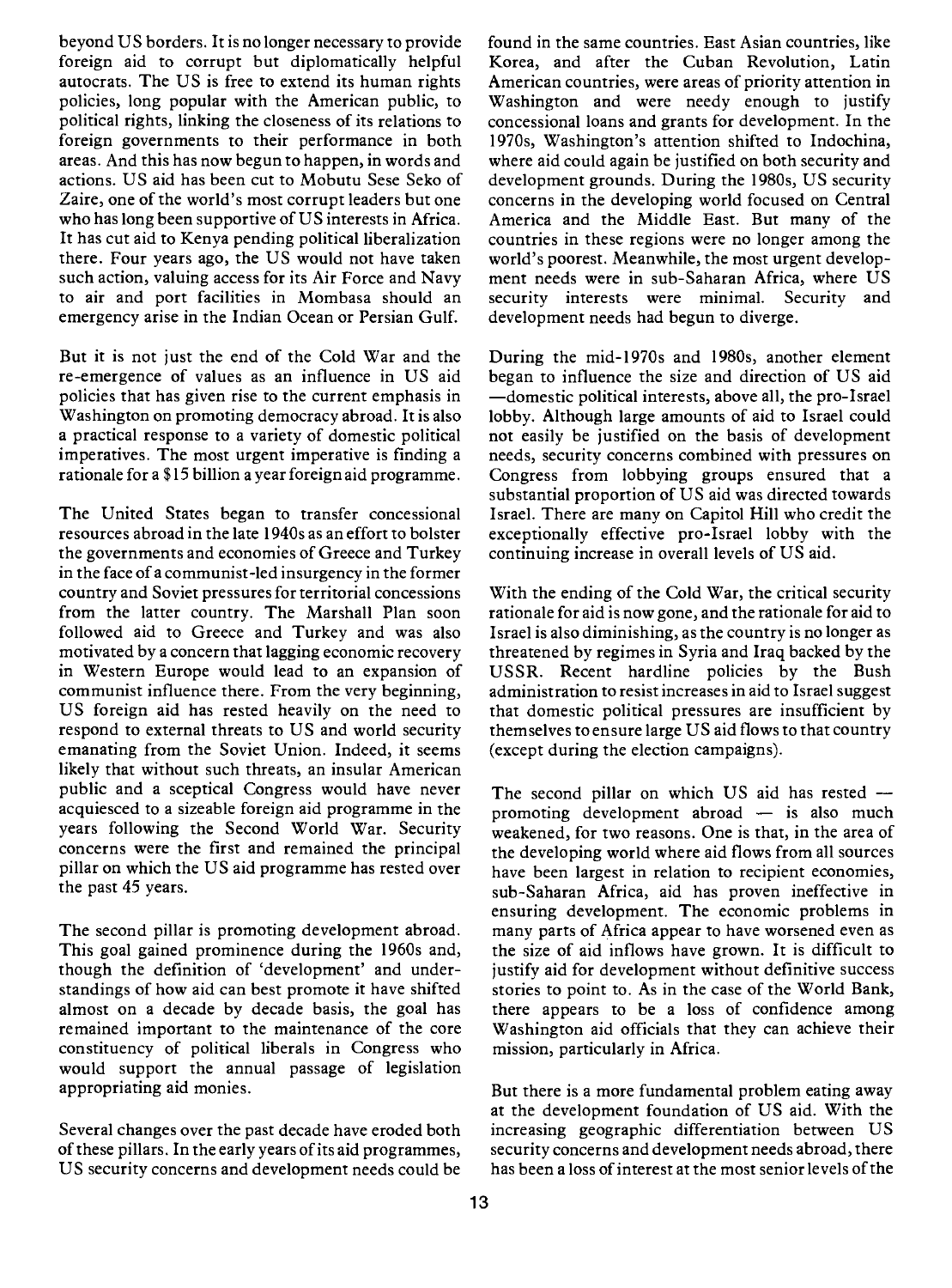US government in promoting development abroad. This is not a phenomenon of the Bush administration alone. It can be traced back to the Nixon administration or before, and its manifestations include a lack of White House involvement in development issues or in lobbying Congress on aid, and the appointment of political cronies rather than individuals of national stature with an interest in development to head the Agency for International Development (AID). Most recently, it is reflected in the absence of any vision of how aid can be used to promote development on the part of administration officials. Rather, official statements on how US development aid is to be used have become a collection of fashionable clichés, often lacking in substance and with little coherence. For example, initiatives announced by AID in 1990 and 1991 have included a democracy programme, a partnership for business and development, a programme for family and development, an environment initiative, an effort to promote US exports and a strategic management programme.

What is happening here is a groping for a new set of rationales to justify the continuation of US aid abroad now that the security rationale is gone and the development rationale is much eroded. The emphasis on using aid to promote democracy is a manifestation of this groping, one that is based on 'core values' shared by the majority of Americans and their representatives in Congress and intended to provide them with a reason to support or at least acquiesce in the continuation of aid abroad.

Other factors have contributed to the emphasis in Washington on promoting democracy abroad. Conservatives in the US have complained that the administration has been more critical of the Republic of South Africa for the absence of full democracy there than it has been of other African governments. Part of the motivation of senior State Department officials in criticizing non-democratic black African regimes and offering aid to reward or to support democratization in Africa has been to ensure that their criticisms of South Africa appear balanced. The emphasis in Nicaragua was to encourage democratic elections on the assumption that the Sandinistas would lose, which they did.

The issues raised by the US government's emphasis on promoting democracy abroad are somewhat different from those raised by the Bretton Woods institutions' emphasis on good governance. First, the US has not yet set clear priorities on promoting democracy versus promoting development abroad. While there appears to be an inclination on the part of the Congress to assign top priority to democracy  $-$  through legislation to prohibit aid to regimes coming to power by overthrowing democratically elected governments -

the administration has continued to provide aid to nondemocratic regimes, like that of Ghana, as long as they continue to implement structural adjustment programmes. Indeed, if the administration became too strict in its emphasis on democracy as a precondition for aid, it might find itself with a great deal of unspent aid monies on its hands, particularly in Africa where semi-democracies or regimes promising future elections are common.

A second problem for the US as well as other governments actively advocating political liberalization abroad is whether they are willing to take responsibility for the consequences. Governments, in contrast to multilateral institutions, are much better positioned to intervene where needed to smooth democratic transitions and help resolve conflicts between political groups where those conflicts threaten to become violent. But in the case of the United States, there appears to be little inclination to take on such responsibilities except in countries where significant US economic or domestic political interests are involved. At present, this excludes all of sub-Saharan Africa, except possibly the Republic of South Africa.

A third issue in promoting democracy abroad is how to use foreign aid effectively to accomplish this goal. There are essentially two approaches. One involves conditioning aid flows to political liberalization  $$ refusing to provide aid where authoritarian governments resist pressures to liberalize and providing aid to governments implementing political reforms. The second approach is to target aid on the political forces supporting liberalization and critical to its success, for example, political parties, the legislature, the judiciary, the press, and civic associations. Aid funds can provide training, financing, and technical assistance. However, aid for either of these purposes is a double edged sword; it can help but it can also hurt the implementation and consolidation of democracy. Too much aid, poorly timed, can undermine the incentives for governments to liberalize, particularly where internal pressures based on economic discontent are the prime force promoting political reform. Too much aid to finance new institutions - for example, legislatures or political  $parties$   $-$  can undermine the independence of those institutions (particularly political parties and civic associations) and their incentives to create grass roots support needed to sustain them and ensure their sensitivity to those they are supposed to represent. Too much aid can encourage newly elected politicians to create political constituencies primarily on the basis of patronage, buying off political opposition and stifling national debate on policies and governance. Too much aid as a reward for political reforms can also undermine incentives for new governments to implement economic reforms. How much aid is enough to promote democratization but not so much that it is stifled remains a very difficult issue.